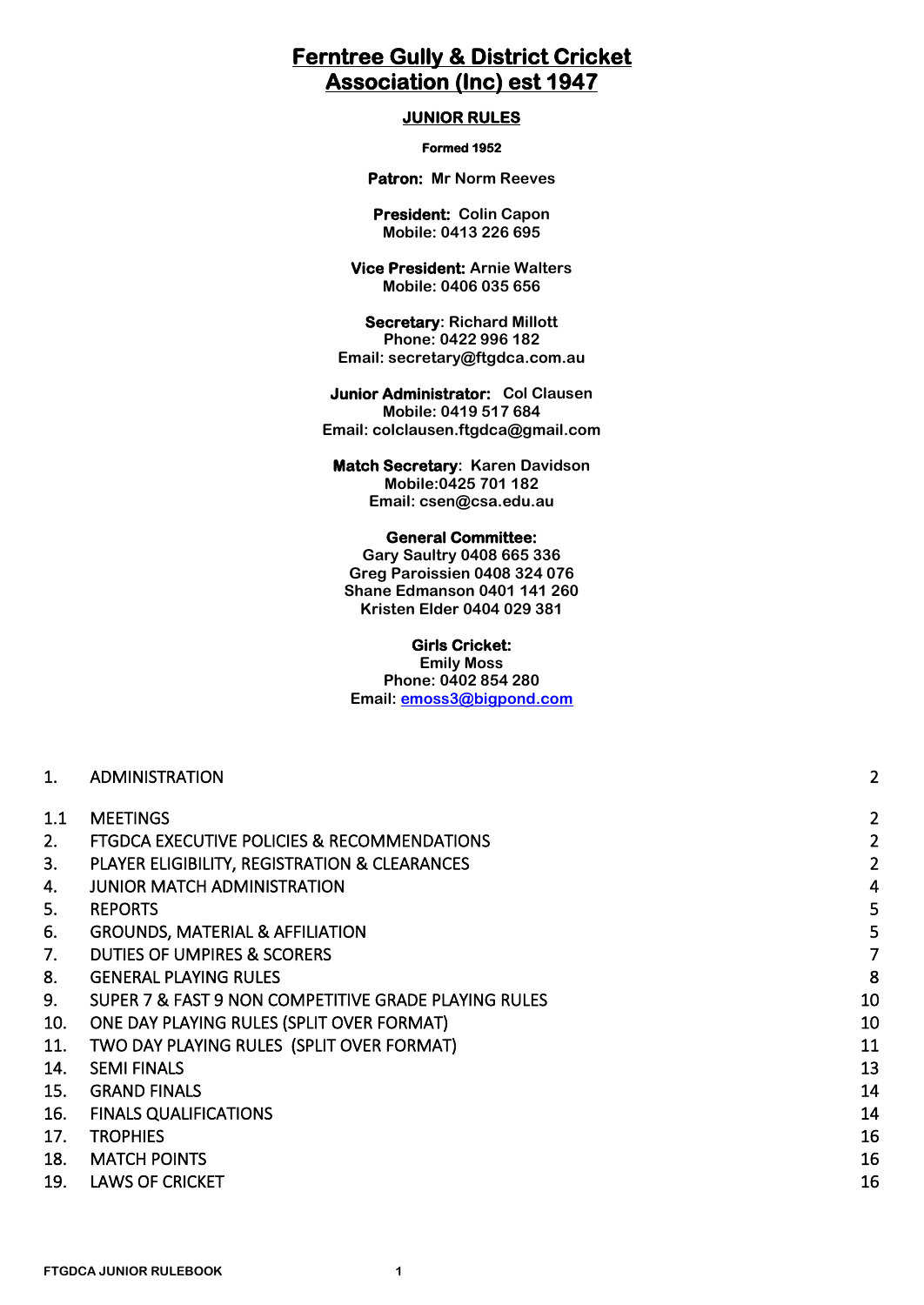# <span id="page-1-0"></span>**1. ADMINISTRATION**

#### <span id="page-1-1"></span>**1.1 MEETINGS**

**All junior coaches/managers and co-ordinators to meet at Association level during the months of September (prior to season) December (pre junior carnivals) & March (pre finals). Dates to be determined by the Junior Administrator.**

### <span id="page-1-2"></span>**2. FTGDCA EXECUTIVE POLICIES & RECOMMENDATIONS**

- **2.1 At all times the objective of the FTGDCA Executive will be to attract players to the Association and teach them the skills of cricket.**
- **2.2 The Association strongly encourages all clubs to give all players equal opportunities to execute their skills under match conditions.**
- **2.3 The players' interest will always receive first consideration in any rule changes, disputes and or hearings.**
- **2.4 Clubs with two sides in one group must play their strongest players in Section One and endeavour to field a full side in that section.**
- **2.5 Clubs are to be as selective as possible when appointing junior officials.**
- **2.6 Clubs must make every effort to ensure that all players appear in the correct cricketing attire comprising of: White shirt or T-shirt (shirt preferred) or a coloured top that has been approved by the Junior Executive. Approved coloured tops may only be worn when every player in the team wears them. White pullover (club colours may be worn on the pullover).**

**White socks (club coloured hoops permitted). Trousers not permitted to be tucked into socks when fielding (wicket keeper excepted).**

**White footwear, which may include coloured stripes.**

**White hat, Club or Association cap may be worn, but hats bearing advertising material not permitted. Spiked shoes or boots are not permitted.**

#### **Shirts must be tucked in at all times.**

**Thigh pads (if worn) must be worn under the clothing in all competitive grades.**

- **2.7 If a player is incorrectly dressed, he/she shall incur a \$5 fine if the Junior Executive reports them.**
- **2.8 In the event of any uncompleted one day games the Executive will make a final decision on the results in all sections.**
- **2.9 Fixtures will be the responsibility of the Executive and shall be arranged to ensure an even competition. A team must have played all other teams in that division before they can be scheduled to play another team twice in the same division in the same season, wherever possible.**
- **2.10 Drink intervals shall be taken every hour in all two day games unless previously agreed on by both coaches.**
- **2.11 Drinks breaks shall not exceed 5 minutes.**
- **2.12 The Junior Executive are permitted to raise funds to be used for the development of cricket.**
- **2.13 U/12 & U/13 coaches are asked to be flexible with their batting and bowling orders, eg, not use the same opening batsmen all the time, also allow players to field in different positions each week and maybe rotate wicket keepers.**
- **2.14 U/12 & U/13 coaches should be encouraged to allow each player to take turn at being captain and show his/her leadership qualities. Duties could include tossing the coin, selecting the batting and bowling order.**
- **2.15 Clubs are encouraged to bat out their full allotment of overs and give all batsmen a chance at the crease.**
- **2.16 Only Kookaburra Colt cricket balls stamped with FTGDCA are to be used in junior matches unless another ball has been approved by the junior executive pre-match.**
- **2.17 FTGDCA Representative teams will be selected by choosing the strongest available players regardless of what FTGDCA club they come from. In situations where two players are considered by selectors to be of the same ability/skillset – the player from the club with the smaller representation in the team should be selected.**
- **2.18 The Junior Executive Committee will work with affiliate clubs to ensure that an even competition is maintained across all junior divisions/grades subject to availability of grounds.**

## <span id="page-1-3"></span>**3. PLAYER ELIGIBILITY, REGISTRATION & CLEARANCES**

- **3.1 The minimum age to qualify for registration in Super 7 is 7 years at the 1st of September unless prior permission from the FTGDCA junior executive committee.**
- **3.2 Players are required to produce proof of age (birth certificate, health centre book or passport) to their club secretary. The date of birth is to be recorded on the registration and competition management system (My Cricket).**
- **3.3 Any new player is to be registered with My Cricket no later than with the match report for the first match in which the new player takes part.**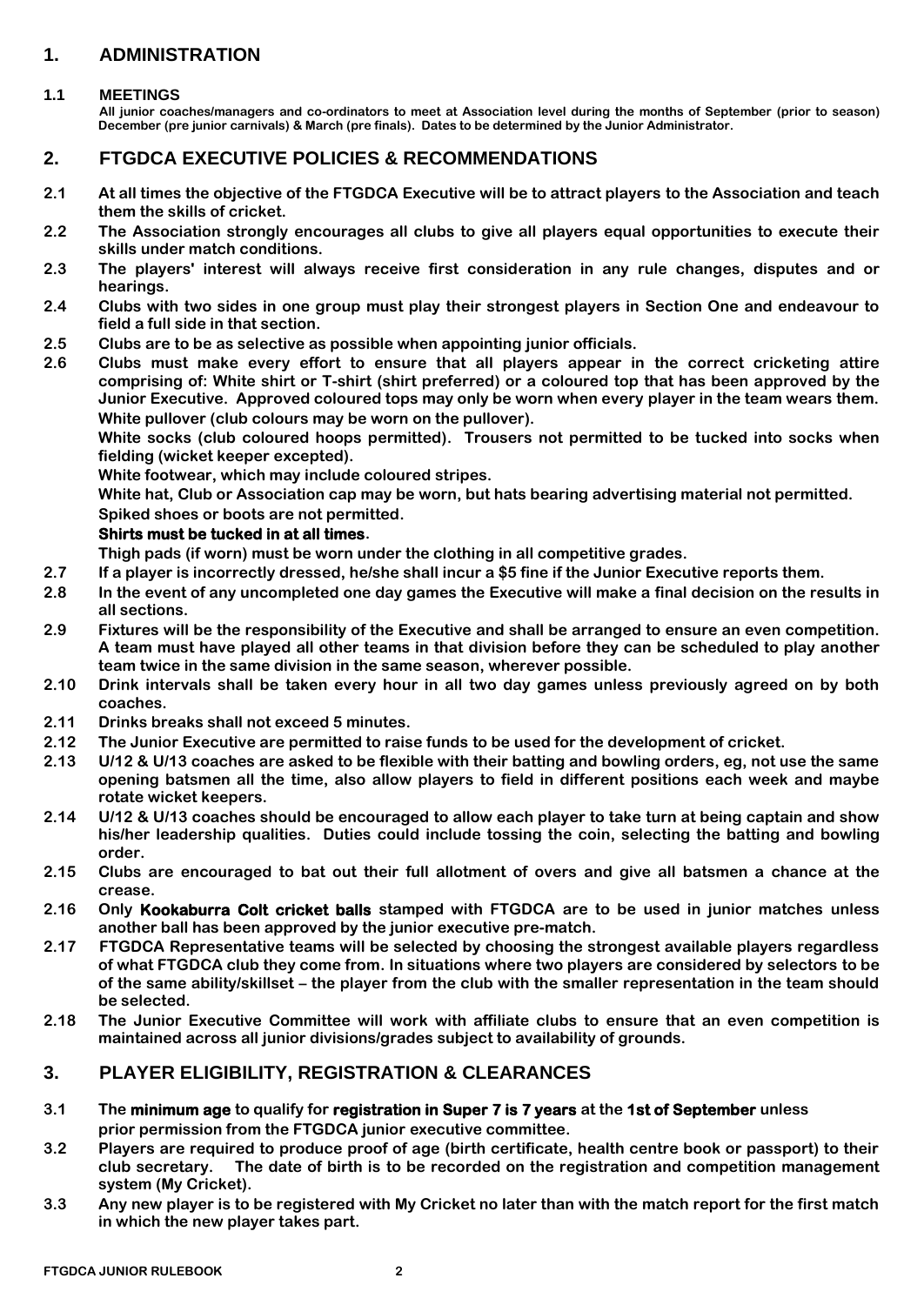- **3.4 On being registered in My Cricket, the new player shall be deemed a junior member of that club for 3 seasons, unless cleared to another club.**
- **3.5 All players, once they have been cleared to another club, must complete a new registration form.**
- **3.6 All players must be registered with the Association via the registration and competition management system (My Cricket.)**
- **3.7 No player shall be eligible to play unless registered and no player shall be registered unless eligible to play.**
- **3.8 Applications for registrations shall close at the commencement of the final home and away match.**
- **3.9 Female players may compete in all junior grades. They may be two (2) years older than their eligible age group.**
- **3.10 Any junior players wishing to play senior cricket (must be 13 years as of September 1) shall be automatically registered as a senior player once he/she has attained the age of 13. Players under 13 years of age cannot play or substitute in senior grades. See Senior rule 1.11.4**
- **3.11 Any club playing an unregistered or uncleared player shall forfeit that match in which the player participated (Including semi finals and grand finals). Games played by such players do not count towards finals qualification. Any player playing while ineligible may be suspended at the discretion of the FTGDCA Executive.**
- **3.12 In the event of two opposing sides both playing unregistered or uncleared players in the same game, no match points will be awarded.**
- **3.13 A junior player having transferred to any other cricket Association and returning to the FTGDCA, must return to the club he transferred from or obtain a clearance, except where he/she has been absent for more than 3 seasons.**
- **3.14 Deleted (2018)**
- **3.15 A club receiving an application for a clearance must deal with same within 7 days of the form being received by the FTGDCA Junior Administrator.**
- **3.16 Any player who has had their clearance application refused has the right to appeal to the FTGDCA Executive. An appeals hearing will be organised and the decision final.**
- **3.17 Any player who has had their clearance not dealt with by the club within 7 days will be automatically cleared after notifying the FTGDCA Junior Administrator that no action has been taken.**
- **3.18 The minimum age for a junior cricketer to be playing U/14 is to be 12 years and the minimum age for a junior cricketer to be playing U/16 is to be 13 years. The requirement for a junior cricketer to play outside these guidelines must be submitted in writing (detailing rationale) to the FTGDCA Junior Administrator for approval of the Executive Committee on the Wednesday before the match. An 11 year old may fill in for an Under 14s team without a permit, and a 12 year old may fill in for an Under 16s team without a permit, where they are acting as a fieldsman only. An 11 year old cannot fill in for an Under 16s team in any circumstance.**
- **3.19 To be eligible to play in an age division, players must be under the nominated age prior to the 1st day of September in the year in which the season commences.**
- **3.20 A club may apply to the FTGDCA Junior Administrator for a special permit for a player to play in a grade or division for which the player is ineligible under rule 3.18, if it considers that valid reasons exist for the player's exemption from the rules.**
- **3.21 A club may also apply to the FTGDCA Junior Administrator for a special permit to play in the Under 16 competition where that player turned 16 years of age prior to 1st September (but was not born before 1st March of that year). In deciding whether or not to grant a permit, the Junior Administrator will consider that players record in the current and previous seasons in all grade of cricket, including Senior Cricket.**
- **3.22 Permits may be granted for 3 matches at the discretion of the Executive. A club can apply for a continuation of the permit following the completion of those 3 matches.**
- **3.23 All applicants for permits must be lodged, in writing on the junior permit form containing full particulars, with the FTGDCA Junior Administrator not later than 7.00 pm on the Wednesday preceding the match.**
- **3.24 Three members of the Executive will decide on which permits will be issued. The Executive decision is final.**
- **3.25 A permit can be revoked at any stage during the season at the discretion of the Executive and with consultation with the club.**
- **3.26 The Executive in granting the permit has the discretion to place restrictions on a player granted a permit pertaining to where the player can bat in the batting order and/or where the player can bowl in the bowling order.**
- **3.27 Where the Executive grant a permit for 3 matches, the club is required to submit by email to the Junior Administrator, the performances of the player at the completion of the approved 3 match permit period in order to get a further 3 match period permit. The Executive will review the performances and advise the club if a further 3 match permit will be granted.**
- **3.28 Should a club fail to submit a request for a further permit or fail to submit the performance of the player by 7.00 pm on the Wednesday after the permit has expired, the player will not be eligible to play. Should the player then play without a permit, the club will forfeit that match.**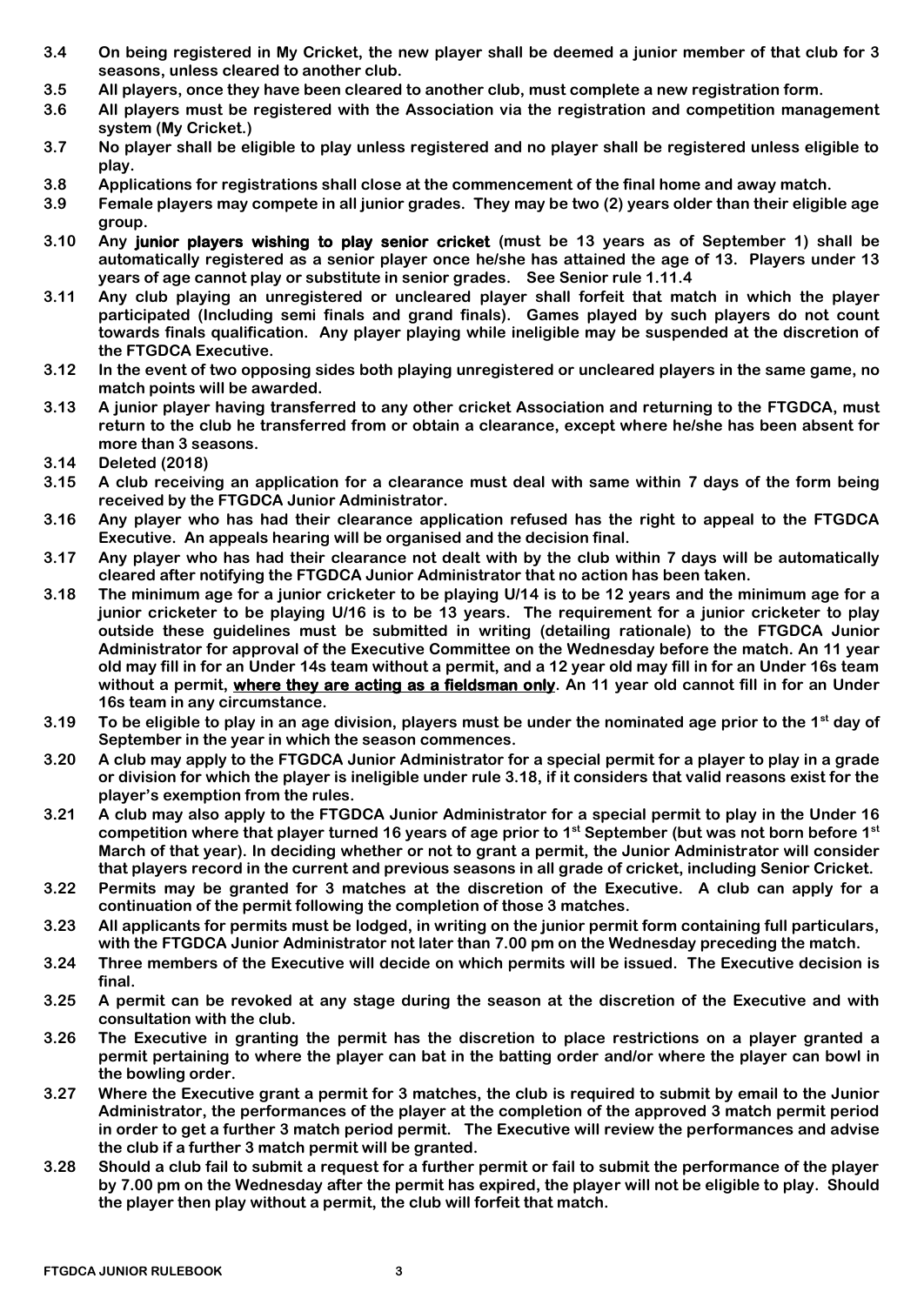# <span id="page-3-0"></span>**4. JUNIOR MATCH ADMINISTRATION**

- **4.1 Every coach from U/12's to U/16's must have a mandatory Community Coach Accreditation. Given that the entry level (Introduction to Coaching) is a on line course any NEW coach must be registered and have commenced the process by 1st November and have accreditation completed by 15th December each season.**
- **4.2 Every Junior Blaster centre co-ordinator, Master Blaster, Super 7 and Fast 9 team coaches must complete the Cricket Victoria on line Introduction to Coaching course (Mandatory) before 1st November each season. If any of these co-ordinators / coaches hold an existing Community Coaching accreditation then they are excused from the Introduction to Coaching course.**
- **4.3 All coaches (all ages), team managers and scorers must have working with children accreditation and copy must be sent to their Club secretary by 1st November each year.**
- **4.4 Clubs must submit the name, addresses and phone numbers of the team coaches and managers of each side to the FTGDCA Junior Administrator by 8.00 pm on the Monday prior to the first scheduled game of the season. Failure to do so may result in a fine up to \$50 for each team.**
- **4.5 Any permanent replacement of the coach and/or team manager during the current season requires the club to notify the FTGDCA Junior Administrator in writing prior to 8.00 pm on the Thursday of the first match that the replacement takes place. Failure to do so will incur a \$25 fine.**
- **4.6 Each team must provide a scorer who shall be conversant with, an immediately acknowledge, all signals likely to be given to him/her by the umpire. Each scorer must record in the scorebook the start and finish times of each days play. If any interruptions are due to adverse weather, then these times must also be documented.**
- **4.7 If needed, the Junior Executive will meet on the Monday following the final home and away games to finalise ladder positions, semi final participants and ground locations for the finals.**

**Match points are not awarded based on the result. A teams position on the ladder will be determined by its percentage of games won against the total number of games they have played - otherwise known as their 'match ratio'. That is, the number of matches won and no results divided by the total number of matches played (x100). No results count as a 1/2 win as both teams 'share' the win.**

**Byes are not included in the match ratio calculation to ensure that, when there is an uneven number of byes in a division, no team is disadvantaged.**

**For the purpose of determining a match outcome, the following outcomes are counted as a win: First Innings win, Win by forfeit, Win on protest.**

**The following outcomes are counted as a no result and count as a 1/2 win: Tied game, Drawn game, Abandoned game, Cancelled game.**

**Sides on equal Match Ratio will be separated by percentage.**

**If any teams that have an equal win/loss Match Ratio %at the end of the home and away fixture, the relative positions of such teams shall be determined by averages as follows:**

**(i) The batting average for a team shall be obtained by dividing the total number of runs scored by the number of wickets lost.**

**(ii) The batting average against each other shall be obtained by dividing the total number of runs scored against it by the number of wickets taken.**

**(iii) The former shall be divided by the latter, the team having the higher quotient shall be considered to have the better performance.**

**(iv) In an innings declared or compulsorily closed or match abandoned, only the wickets lost shall be counted. In an innings completed, ten (10) wickets shall be considered lost, except where a batter (or batsmen) has been compulsorily retired in the One Day Grade they shall be deemed retired not out and not count as a wicket lost.**

- **4.8 Scorebooks must have all players listed, not just those players who batted and bowled.**
- **4.9 The Executive have the power to call up all information required to settle disputes. The Executive has the right to impose penalties, as they deem fit should any irregularity be found to have taken place. Any club playing a non approved player in any game (including finals) will forfeit that game.**
- **4.10 Any Executive member can be contacted during a match to settle a dispute. Both clubs will adhere to any decision given by the Executive member at the time.**
- **4.11 A team sheet filled out in ink, must be handed to the opposing coach, team manager or captain, prior to the toss of the coin 15 minutes before the commencement of play on the first day. The players on this team sheet shall be the only players permitted to bat or bowl in the match (competitive grades only). Non batsmen & non bowlers to be marked. Other players may substitute under the Laws of Cricket.**
- **4.12 Clubs with two sides in the same age group and have to forfeit a game must do so in the lower section. Any side, which forfeits in the higher section shall have their team in the lower grade deemed to have lost the match and all points awarded to their opposition.**
- **4.13 Any club forfeiting a match must notify the opposing coach/manager prior to the match commencing. Failure to do so will incur a \$25 fine.**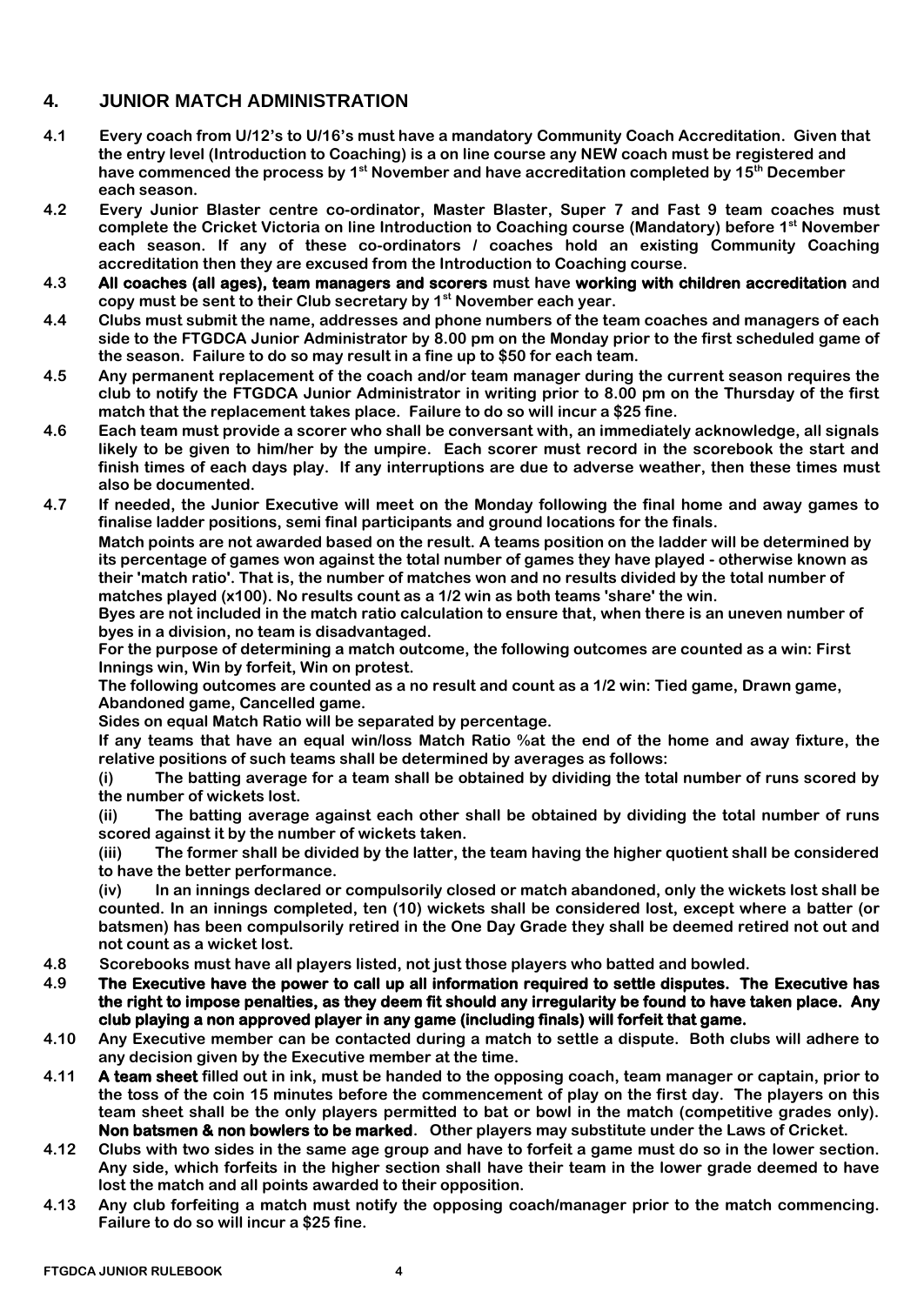- **4.14 If a club has two sides in the same section, any player who has played 5 games in the higher section in which his club has participated, shall not be permitted to play in the lower section unless prior approval from the FTGDCA Junior Administrator.**
- **4.15 The FTGDCA Executive have the power to check scorebooks at any time. Incorrect information will incur a fine of \$25 or a penalty, as the Executive deems appropriate.**
- **4.16 Each club shall have available for each home team a first aid kit for the use of both participating teams.**
- **4.17 The home side is responsible for providing drinks for both teams.**
- **4.18 All player registrations for all competitive grades are to be entered on My Cricket by each club prior to completion of any match or in the case of Junior Blaster and Master Blaster as children are registered.**
- **4.19 All fixtured grades must enter match results by 8.00 pm on the Monday night at the conclusion of each weeks play.** 
	- **Failure to comply will incur a \$50 fine per late entry.**

**At the conclusion of the game the Home team must enter the match result by 8:00pm Monday, the Away team must confirm the match result by 8:00pm Tuesday and all player scores must be entered by 6:00pm Wednesday.** 

**Failure to comply will incur a \$50 fine per late entry. Any club causing a lockout on MyCricket will be fined \$20.**

- **4.20 Each team shall have a copy of the Laws of Cricket and a copy of the current seasons FTGDCA Rule Book.**
- **4.21 (Removed 2019)**
- **4.22 All clubs to supply an email address and phone number of the nominated FTGDCA Junior Administrator for distribution of information by the Executive.**

# <span id="page-4-0"></span>**5. REPORTS**

### **5.1 Any club, team player, official or spectator may be reported for misconduct.**

- **5.2 Misconduct may be interpreted as** 
	- **a) Bad Language**
	- **b) Disputing Umpire's Decisions**
	- **c) Lack of Supporter Control**
	- **d) Poor Behaviour On or Off the Ground**
	- **e) Failure to Provide People "In Charge"**
	- **f) Inappropriate Dress & Attire**
	- **g) Failure to Carry Out Umpire or Executive Member's Instructions**
- **5.3 Misconduct reports can be made by an Umpire, Team Manager, Coach, Person listed "In Charge", Participating Club Official, Junior or Senior Executive Member.**
- **5.4 Reports shall be lodged in writing with the Junior Administrator by 8.00 pm on the Tuesday following the incident.**
- **5.5 Any person found guilty as a result of the report will be penalised as the Junior Executive or Independent Tribunal sees fit.**
- **5.6 Any club failing to carry out the directive of the Junior Executive in relation to the outcome of a report shall have the side to which the reports relates suspended from the competition until the matter is rectified to the Executives satisfaction.**
- **5.7 An Independent Tribunal shall be appointed by the Executive to deal with players on misconduct charges. Records shall be kept of such hearings.**

## <span id="page-4-1"></span>**6. GROUNDS, MATERIAL & AFFILIATION**

- **6.1 All grounds must be approved by the Executive and all matches shall be played on synthetic turf, matting ( a minimum of 1.8 metres wide) or any other material approved by the Junior Executive.**
- **6.2 The space between the matting in the centre must not exceed 1.8 metres. Home teams to be responsible for the condition of the general wicket and surrounds and must have brooms etc as required.**
- **6.3 All boundaries must be properly defined by furrow, fence or marked with a line with flags spaced not more than 6 metres apart. Grounds should be of a standard size of 40 metres for U/12, 45 metres for U/13 and 50 meters for U/14 measured from the centre of the pitch. All clubs are to comply with ground sizes and markings. Full size senior grounds are to be used for U/16 matches. In cases where the proposed boundary exceeds the sizes of the playing surface, any boundary must not come within 2.74 metres of a boundary fence, gutter or other object (eg: tree, goalpost, scoreboard)**
- **6.4 Full size grounds with a permanent boundary feature (i.e. fence, gutter etc.) must have the boundary marking defined inside of such feature not less than 2.74m from the inside edge.**
- **6.5 Under 12s only – Played on a modified pitch length of 18 metres between stumps, as adopted by Cricket Victoria and VMCU. The pitch should feature stumps placed 18m apart with a standard 1.22 meter popping crease marked in front of each of the stumps. Under 12 matches will be played from one end**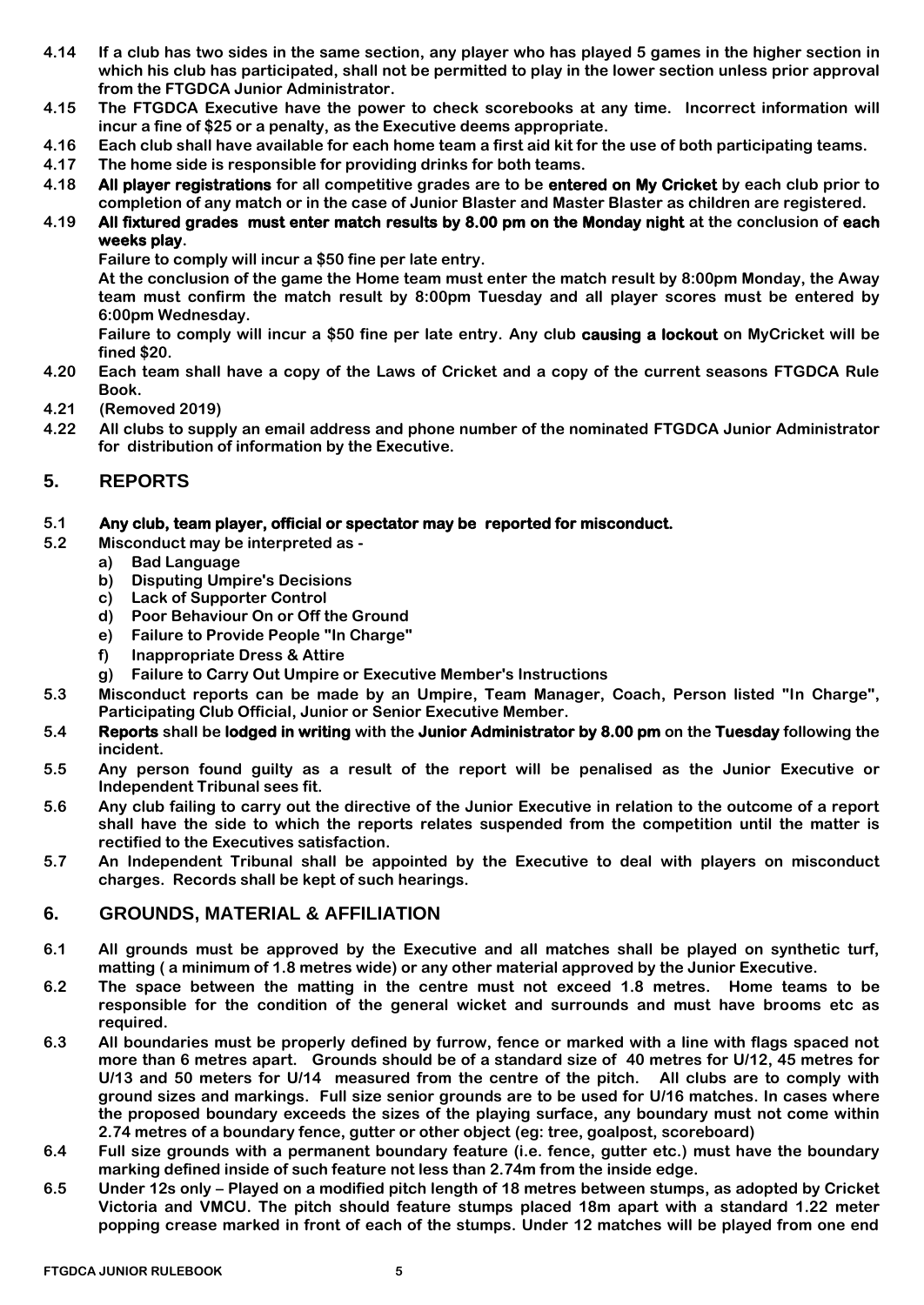**with spring loaded stumps placed at the bowlers end 18m from the stumps that are set in ground at batter's end. See Under 12 Pitch Guide document published at www.ftgdca.com.au**

- **6.6 Clubs must nominate their affiliated junior sides by 14th September to the FTGDCA Junior Administrator.**
- **6.7 Clubs must nominate one ground for every two teams playing.**
- **6.8 Super 7 grade. Boys and girls 7 years and over are eligible to play.**
- **6.9 Deleted**
- **6.10 All junior games from and including U/12 to U/16 grades must have an operational scoreboard available at the ground, with the responsibility of the batting side to update at a minimum every 3 overs.**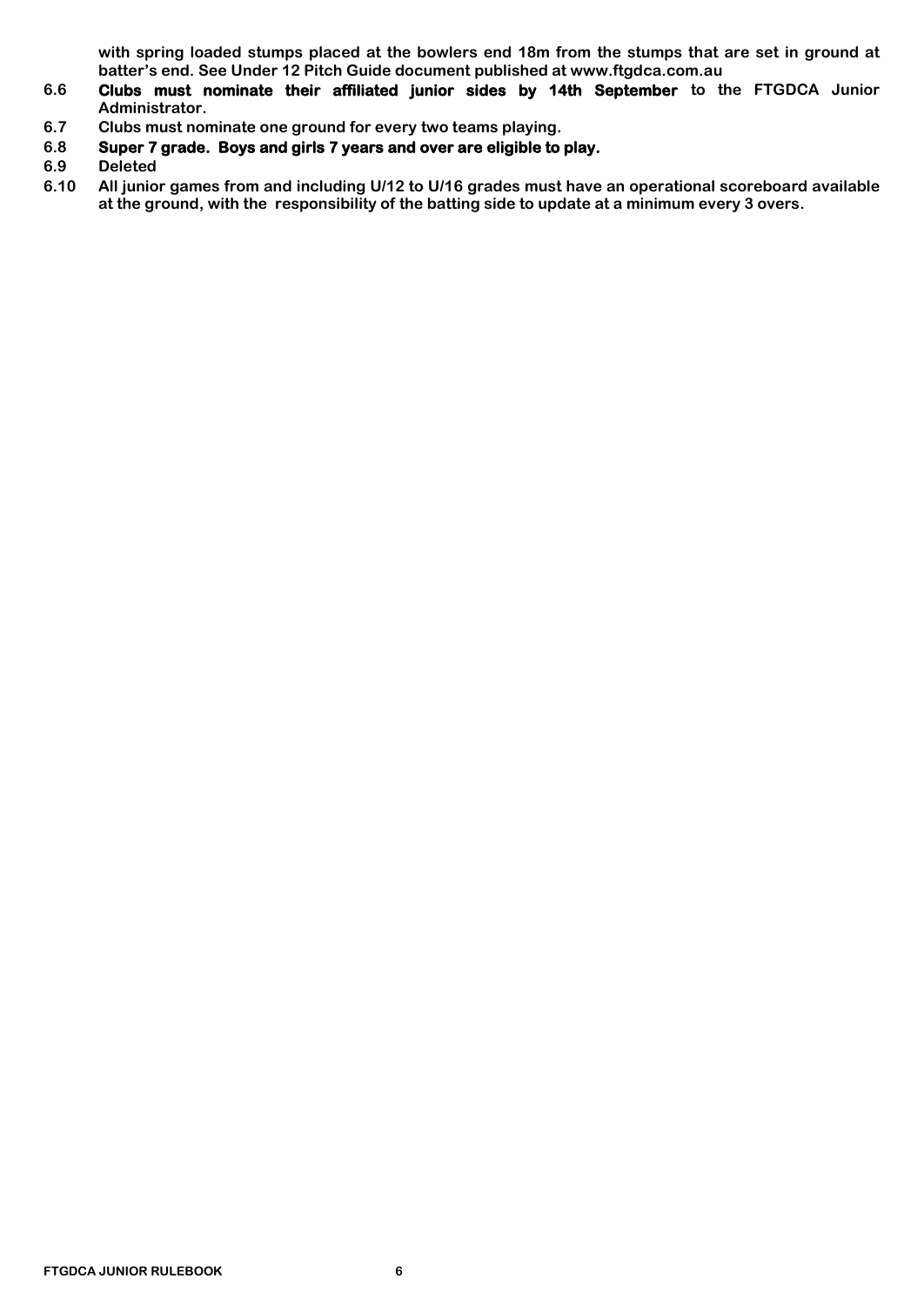# <span id="page-6-0"></span>**7. DUTIES OF UMPIRES & SCORERS**

- **7.1 All boundaries are to be determined prior to play commencing and should be clearly marked.**
- **7.2 Bowlers run up limits are to be clearly marked prior to the start of play.**
	- **Under 12 15 metres**
	- **Under 13 15 metres**
	- **Under 14 18 metres**
	- **Under 16 20 metres**
- **7.3 Neutral umpires shall be suitably attired in long dark pants. White shirt or coat, and shoes and socks. Footwear is compulsory and thongs are not permitted. Neutral umpires will be appointed as deemed necessary by the Junior Executive to all junior grades and paid a fee by the clubs of \$60 per day for 40 over games, (\$30 per club) and \$70 per day for 50 over games (\$35 per club).**
- **7.4 No junior may officiate as an umpire during normal home & away matches. The Executive may appoint juniors from the U/16 level, to officiate at square leg only, in finals if insufficient senior umpires available.**
- **7.5 Umpires are to ask all batsmen if they are wearing the required compulsory protective gear. See Rule 8.7**
	- **Pads;**
	- **Protector;**
	- **Batting Gloves;**
	- **Protective Helmet.**
- **7.6 Each umpire shall know the correct signals. No LBW Rule to apply to Non Competitive Grades.**
- **7.7 Wides and No balls shall be counted as one run.**
- **7.8 In the case of a dispute not covered in the rules, the umpire should contact a member of the Junior Executive.**
- **7.9 Umpires are encouraged to help players on both sides and answer any reasonable questions.**
- **7.10 (Deleted 2019)**
- **7.11 Umpires appointed by the Junior Executive or Umpires Appointments Officer shall have the power to decide on conditions of play.**
- **7.12 Umpires and scorers should consult over any doubtful points.**
- **7.13 Square Leg Umpires give decisions on stumpings, hit wicket, run out, short run (at their end) and No Balls (excluding bowlers feet infringements).**

**Waist high No Balls – Umpires shall call a no ball to any full toss delivered by a bowler and adjudicated to be above waist height.**

**Short Balls – Up to U14's, umpires shall call a no ball to any ball delivered by a bowler and adjudicated to be above the shoulder of the batter standing upright at the popping crease. In Under 16's only - a maximum of one legal delivery may be bowled in an over where the ball passes above the shoulder of the batter standing upright at the popping crease. If a bowler bowls a second delivery that goes above shoulder height in the same over, the umpire shall call a No Ball. Any delivery which completely passes above the batter standing upright at the popping crease will be called a wide. Square Leg Umpires give decisions on stumpings, hit wicket, run out, short run (at their end) and No Balls (excluding bowlers feet infringements).**

- **7.14 Square Leg Umpires may be called upon to assist the umpire at the bowler's end in his decision on catches, Umpires may stand at point for better vision, but with the fielding captain's permission.**
- **7.15 A representative of the batting side's club will officiate as umpire at the bowlers end, unless an independent umpire is appointed by the Association in which case a representative of the batting side will officiate at square leg. Please note, this rule is not open to negotiation between club officials. A fine of \$25 per week can apply.**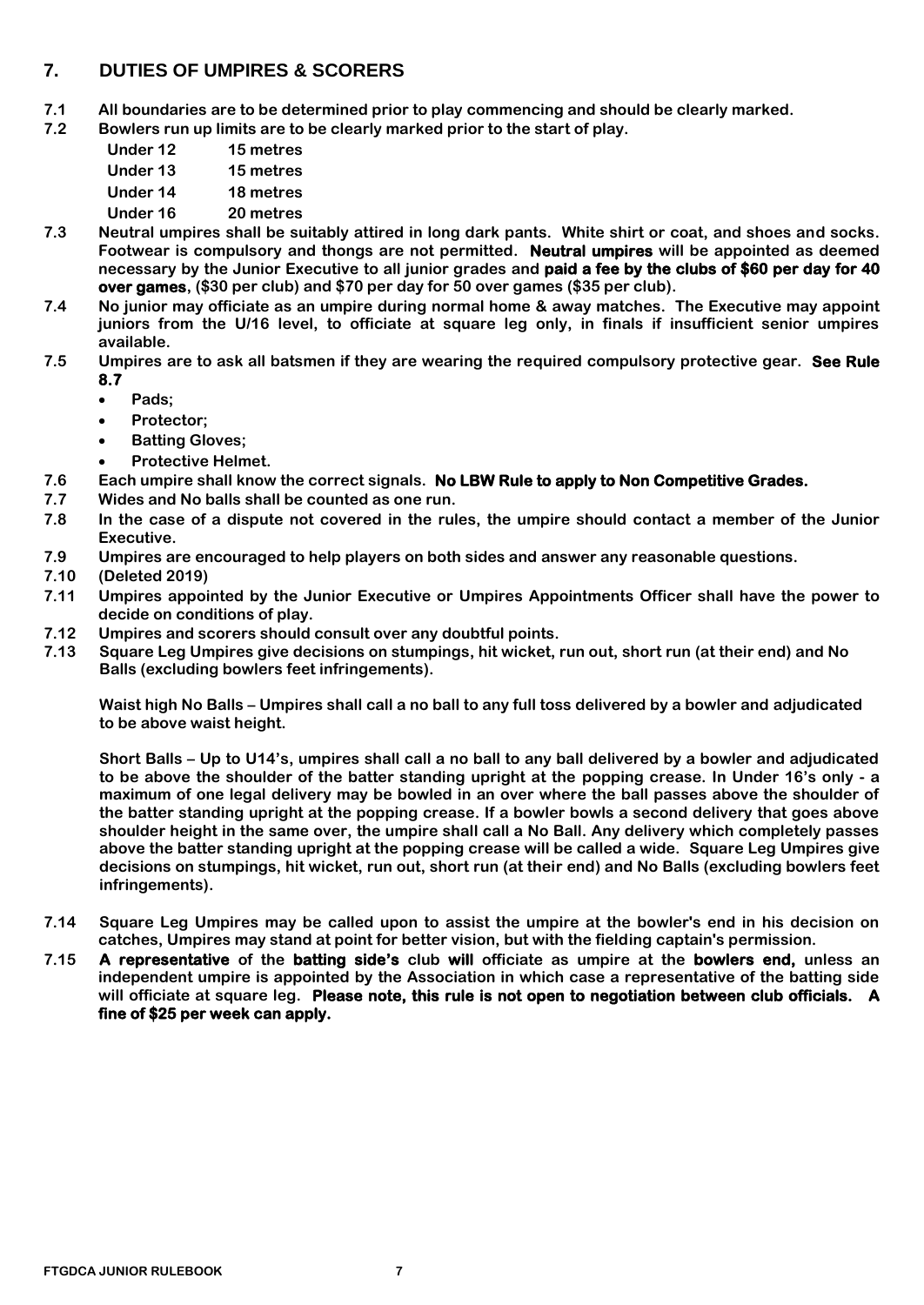# <span id="page-7-0"></span>**8. GENERAL PLAYING RULES**

#### **8.1 From season 2019/20 Junior Grades within the FTGDCA to consist of**

- **Super 7 Non Competitive - softball (130 gm)**
- **Fast 9 Non Competitive - hardball (142 gm ball)**
- **U/12 competitive - hardball (142 gm ball)**
- **U/13 competitive – hardball (142 gm ball)**
- **U/14 competitive - hardball (142 gm ball)**
- **U/16 competitive – hardball (156 gm ball)**

**Each junior FTGDCA grade to have no more than 10 and no less than 6 teams. Three Divisions may be required in some age groups. In U/12, U/13, U/14 & U/16 play one day and two day split over format games. Players can play in more than one age group across the different playing days as long they qualify under the age requirements. Players can play for more than one club across different playing days but only with written approval from the FTGDCA junior executive and provided they qualify under the age requirements.** 

- **8.2 Sunday Cricket – To maximise ground use will be an ongoing factor in building junior participation, as the local government maintains venues through planting, development and maintenance. The junior executive will only use Sunday playing sparingly and as necessary but when the necessary the criteria would be based on each team in an age group (per grade) having a maximum of one Sunday game per season. Any increase in the number of Sunday games would require the agreement of the majority of clubs attending an Association meeting. No club shall ever field a Sunday team only.**
- **8.3 Grading – Junior team grading will be based on aggregate performances over two years. If a club has two teams in any age group, their first team must be in the top grade. If a club has 3 teams or more in any age group their first team must be in the top grade and the second team in the second grade unless history has shown that second team to be more competitive than some teams in top grade. The Junior Executive has the power to grade the second team in the top grade and the 3rd team in the second grade. Re- Grading – The Executive has the power to re grade any team, up or down grade at any time. The Executive's decision is final. Where a team has been re-graded, it will commence in that grade without any of the wins or losses from its previous grade. The ladder positions in a grade which features a team that has been re-graded will be determined on the overall win/loss percentage of each team.**
- **8.4 If a side is short of players there can be a free interchange between clubs. Free interchange is only permitted in the home and away series unless approved by the Junior Executive. Permission for interchange players (in finals) must be applied for prior to 8.00 pm on the Thursday before the match. Interchange players must be named on the match report and the club in which he/she is registered.**
- **8.5 All batsmen must wear pads, batting gloves, protector and batting helmet. Clubs shall be responsible for providing helmets for their players.**
- **8.6 In the event of a batter refusing to wear named protective gear, he/she will be deemed "OUT" by the umpire.**

#### **8.7 Protective Gear.**

- **It is mandatory that a helmet is worn by all batsmen in ALL grades at all times.**
- **Parents do not have the option to allow players to bat without a helmet.**
- **In Super 7, Fast 9 to U/14's (inclusive) it shall be compulsory for wicket keepers to wear protective gear, ie pads, gloves, protector and helmet.**
- **8.8 The LBW law. As in the Laws of Cricket, shall apply in all grades except Non Competitive grades (Super 7 and Fast 9).**
- **8.9 No player can field within 4 metres (Under 16), 8 metres (Under 14), 10 metres (Under 12 & 13) of the batter, unless fielding in slips/gully or wicketkeeping.**
- **8.10 A new 156 gram (142 gram for Fast 9,U/12, U/13 and Under 14 grades) two piece Kookaburra Colt leather cricket ball stamped with FTGDCA is compulsory for use in all matches unless another ball has been approved by the junior executive pre-match. All Friday night games are to use the FTGDCA stamped Colt "coloured ball" (Pink) unless another ball has been approved by the junior executive prematch. An old Kookaburra Colt ball may be used in the second innings. Super 7 sides will use a softer ball "Rookie Softball 130gm" type ball as recommended by the FTGDCA.**
- **8.11 Six balls shall constitute an "over". Wides and No Balls are excluded in Under 14 & 16 grades. Fast 9, Under 12 & 13's &14's may bowl only a maximum of 8 balls in an over inclusive of wides and no balls. (6 balls only for Super 7 including wides & no balls).**
- **8.12 The home side shall supply CV or FTGDCA approved stumps, chalk, mats, boundary markers and bowling markers.**
- **8.13 Clubs shall ensure the correct marking of crease lines on playing surfaces.**
- **8.14 If notified of a late start to a days play, the Junior Executive will decide if a penalty is warranted.**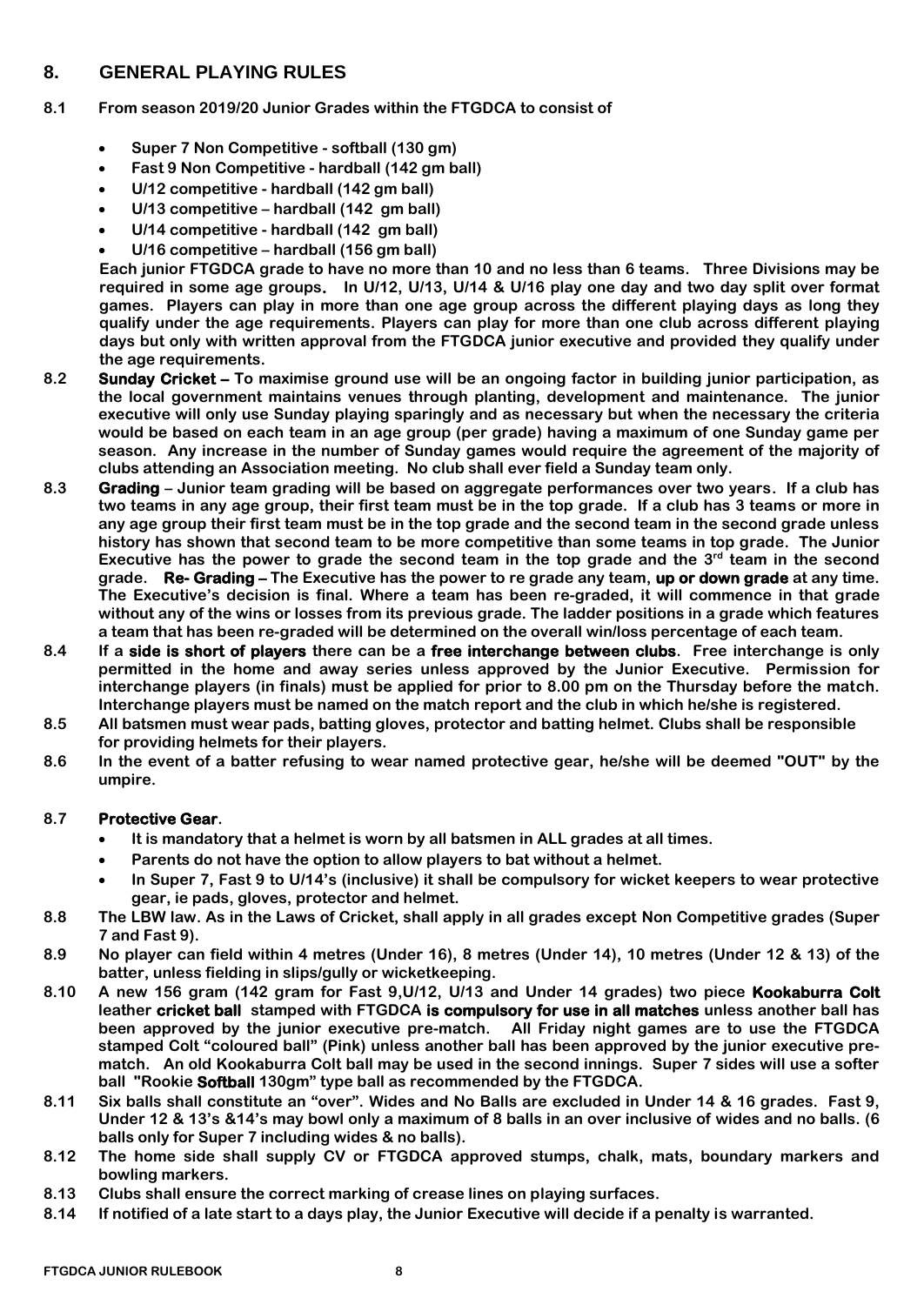- **8.15 Players team clothing uniform. Coloured playing shirts (not predominantly white) for use in one day or two day games is permitted upon approval being granted by the FTGDCA Junior Executive. It is a requirement that all players in a team must have the same "approved coloured" playing shirt.**
- **8.16 In the event of a side regularly failing to meet their over requirements, the Junior Executive shall ask for an explanation and shall have the power to administer any penalty they see fit. Match reports must highlight any failure to achieve over requirements.**
- **8.17 All junior players must play in their own age group. Fast 9 competition is not designed for juniors under the age of 9 years (these children are encouraged to join the Super 7 competition or Cricket Victoria Master Blaster or Junior Blaster program. The requirement for a junior cricketer to play outside these guidelines must be submitted in writing (detailing rationale) to the FTGDCA Junior Administrator for approval.**

**To encourage girls to play cricket, a two year allowance is made to all age groups.**

**8.18.1 8.18 Bowling Spells. In accordance with CA guidelines for junior cricket, the following restrictions will apply to fast and medium pace bowlers.**

**(ie The keeper would normally keep back from the stumps).**

- **U/12's 4 overs per spell.**
- **U/13's 4 overs per spell.**
- **U/14's 6 overs per spell.**
- **U/16's 6 overs per spell.**

**Bowlers after completing a spell must not bowl again until a number of overs equal to their spell have been bowled at the end where they completed their overs.**

**i.e. if they bowl 4 overs from one end, they may not bowl again until 4 overs have been bowled from that end (a total of 8 overs will have been bowled).**

**There are no restrictions on spells for spin bowlers except for the restrictions as per allowable overs per split innings phase, as per Tables 1 and 2 (Spin bowler definition - is the keeper would normally keep up the stumps)**

**8.18.2 Number of players. To strengthen participation any team may field a junior team of up to 14 players in any match. A Maximum of 12 players may bat but still 10 wickets must be taken to close an innings. Coaches cannot retire a player to allow the 12th man to bat, the 12th man can only bat if 10 wickets have Not been taken. 10 wickets in an innings constitutes the completion of the batting sides innings. 12 players only may bowl. Retirements can only occur when the retirement score is reached. A retirement must occur at the completion of the ball when the retirement score was reached. Prior to the commencement of play, each team will nominate their 14 players and clearly mark the designated batsmen and bowlers in their scorebook and on their team sheet as well as in My Cricket reporting. (ie 2 players who won't bowl & 2 players who won't bat). All players can be rotated on and off the field. No player can be a designated non batter or non bowler for more than 3 consecutive matches. They must then play the next 3 weeks and this will be monitored through My Cricket with loss of match points for any breach.**

#### **8.19 Retirements –**

#### **One Day Matches or T/20 Matches**

- **U/12 – 20 Balls Minimum to 30 Balls Maximum U/13 – 20 Balls Minimum to 30 Balls Maximum U/14 – 20 Balls Minimum to 30 Balls Maximum**
- **U/16 – 30 Balls Minimum to 40 Balls Maximum**

#### **Two Day Matches**

**U/12 – 20 Balls Minimum to 35 Balls Maximum U/13 – 30 Balls Minimum to 40 Balls Maximum U/14 – 30 Balls Minimum to 40 Balls Maximum** 

**U/16 – 50 Balls Minimum to 70 Balls Maximum** 

- **8.20 On synthetic surfaces a ball passing outside of the lines marked on the pitch shall be called a wide. The lines to be marked are a 100mm x 40mm white line on the batting crease 900mm from the centre stump to the outside of the line for the off stump wides. Also mark a white line on the bowling crease 600mm from the centre stump to the outside of the line for leg side wides. A ball passes outside the lines (NOT OVER) on either side of the wicket shall be called a wide. This is to be adopted in all junior grades.**
- **8.21 In all Friday night fixtures, bowling is to occur from one end in 10 over blocks and then change ends and continue in the 10 over blocks.**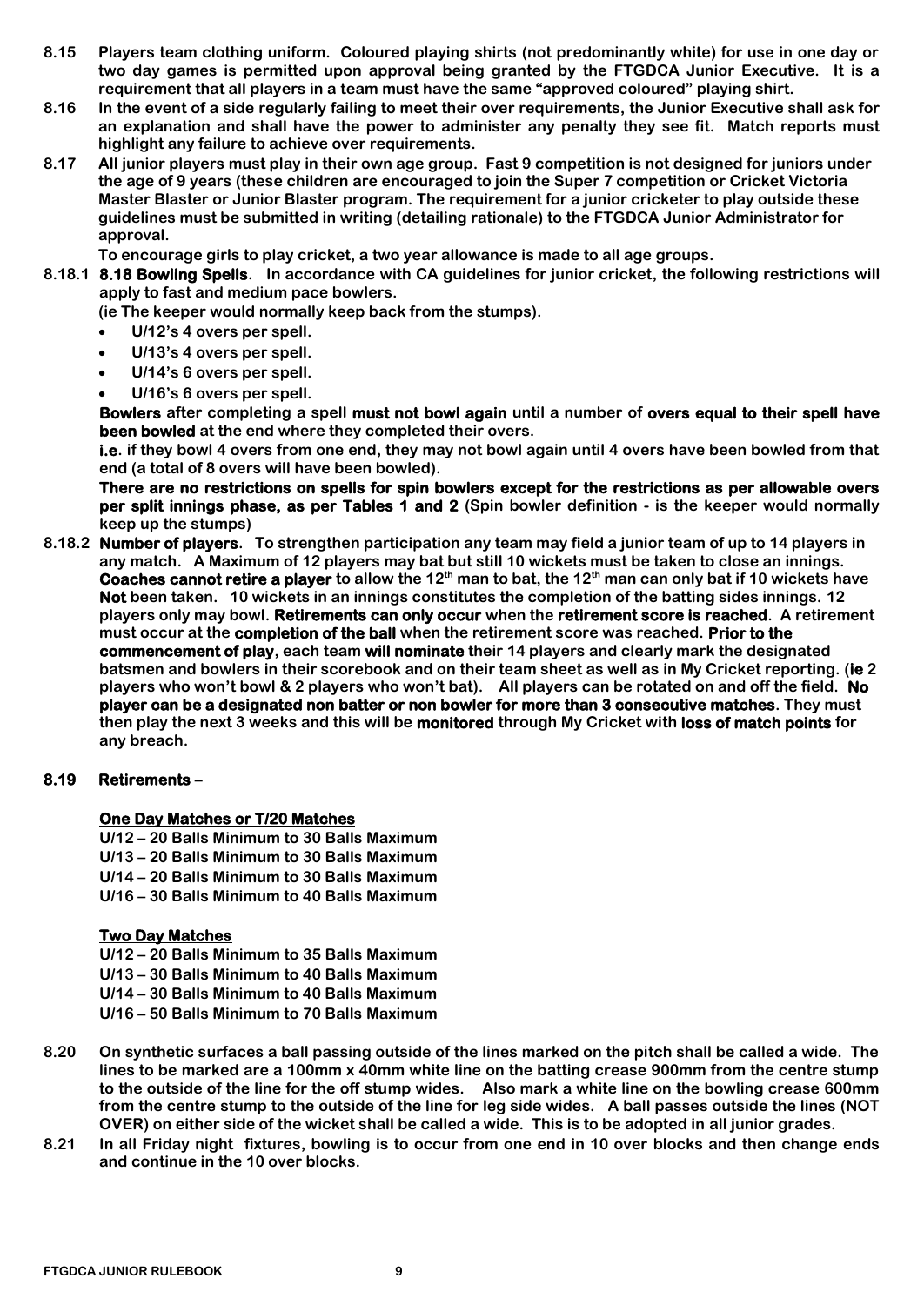### <span id="page-9-0"></span>**9. SUPER 7 & FAST 9 NON COMPETITIVE GRADE PLAYING RULES**

**9.1 Please see FTGDCA WEB site under rules and policies for Super 7 and Fast 9 playing rules. https://www.ftgdca.com.au/rules-and-policies**

#### **ALL OTHER GRADES (U/12 U/13 U/14 U/16)**

- <span id="page-9-1"></span>**10. ONE DAY PLAYING RULES (Split Over Format)**
- **10.1 All games to be played from Friday night 5.15 pm to 8.00 pm (40 overs), Saturday 8.20 am to 11.30 am (50 overs).**
- **10.2 The side batting first shall bat from, Friday 5.15 pm to 6.25 pm or 20 overs, Saturday 8.20 am to 9.50 am, or 25 overs, whichever occurs first.**
- **10.3 There will be a maximum 10 minute change of innings.**
- **10.4 The side batting second must receive the same amount of overs as the team batting first, unless previously dismissed.**
- **10.5 If the side batting first is dismissed prior to their compulsory closure (Saturday 25 overs or 9.50 am), or (Friday 20 overs or 6.25 pm) then the side batting second is entitled to receive their maximum overs unless previously dismissed. Under no ccircumstances is the team batting second entitled to any unused overs after the team batting first has been dismissed in less than its allotted overs.**
- **10.6 Any player may bowl a maximum of 4 overs. In a completed compulsory closed innings a minimum of 7 bowlers must be used.**
- **10.7 A bowlers run up shall be restricted to 20 metres (Under 16), 18 metres (Under 14), and 15 metres (Under 12 & 13) which shall be marked by the home team prior to commencement of play and shall be checked by the umpire. Table 1**

| <b>One Day games-</b>                     | U/16    | U/ $14$ | U/13  | U/ $12$ |
|-------------------------------------------|---------|---------|-------|---------|
| <b>Batter retirement Balls (maximum)</b>  | $30-40$ | 20-30   | 20-30 | 20-30   |
| Bowler Max overs per innings              |         | Δ       |       |         |
| Minimum Number of bowlers to be used in a |         |         |       |         |
| innings compulsory closed                 |         |         |       |         |

- **10.8 Batsmen are to retire immediately when they reach the maximum retirement balls faced as per table 1 and cannot bat again until all other batters are out as defined under the Laws of cricket or have reached the retirement balls (providing side has at least the minimum number of players for a team, as constituted by the FTGDCA rules).**
- **10.9 In all U/12 grades, in both 1 and 2 day games, retirement for a player may be at any point between 20 Balls and 30 Balls at the batting coaches discretion. In all U/13 grades in 1 day games the retirement for a player may be at any point between 20 Balls and 30 Balls at the batting coaches discretion. In all U13 grades in 2 day games the players shall retire at 30 balls minimum to 40 balls maximum.**
- **10.10 Batsmen are to retire immediately when they face the legal deliveries or have reached the retirement score/balls as per Table 1 and cannot bat again until all other batter are out as defined under the laws of cricket or have also reached the retirement score or balls faced (providing side has at least the minimum number of players for a team, under FTGDCA rules)**
- **10.11 Batsmen retiring at less than the required amount of balls faced, unless ill or injured, cannot bat again but will be deemed "Not Out" for the purposes of match figures and Association averages.**
- **10.12 If any team on Saturday morning, has a player/s who played the previous night in a FTGDCA competition and they have 13 or 14 players listed on their team sheet for that game, the Friday night player/s must fill the designated non batsmen and non bowlers role in the team.**
- **10.13 If any team on Friday night, has a player/s who are playing in a FTGDCA Saturday competition and they have 13 or 14 players listed on their team sheet for that game, the Saturday morning player/s must fill the designated non batsmen and non bowlers role in the team.**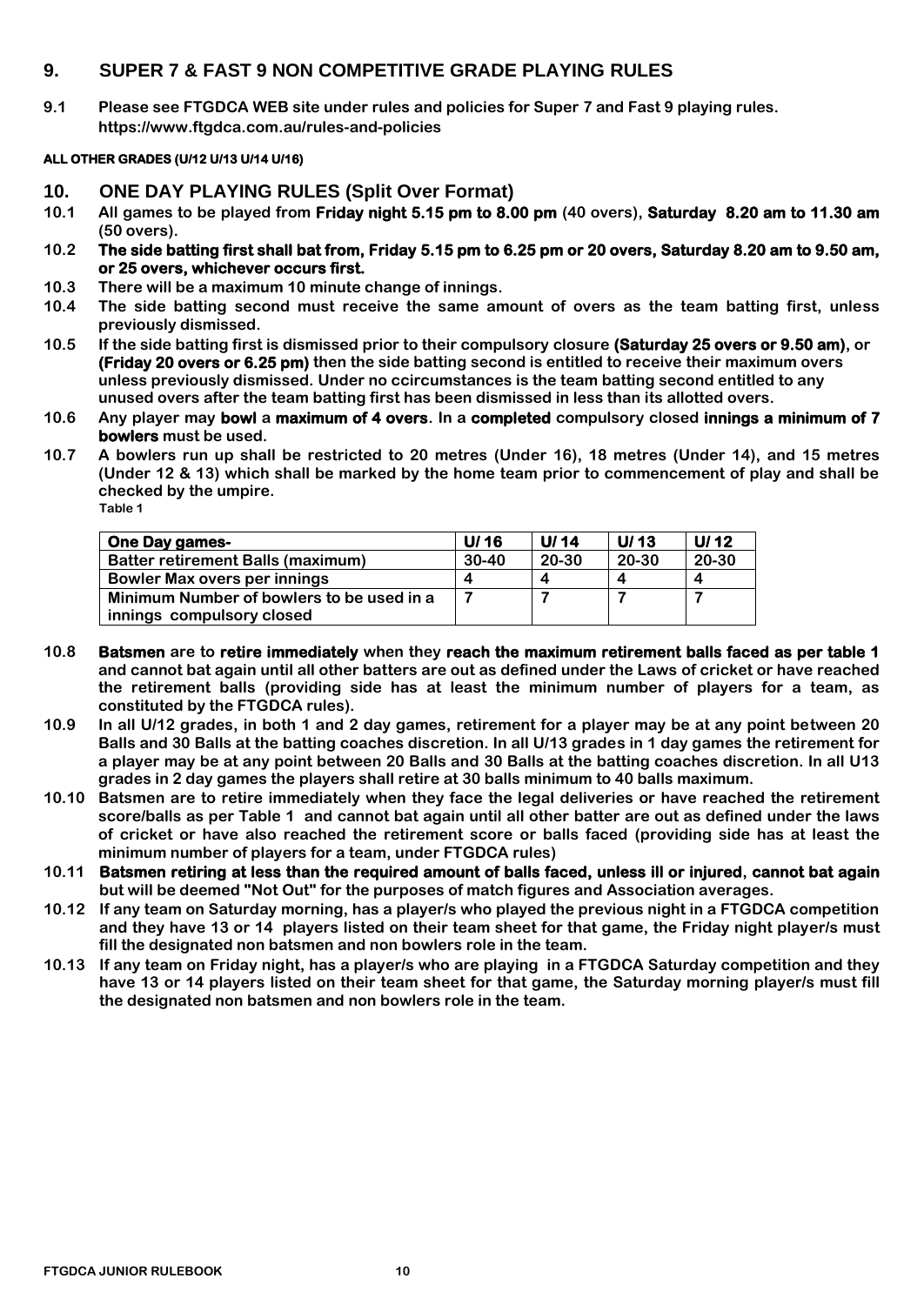### <span id="page-10-0"></span>**11. TWO DAY PLAYING RULES (Split Over Format)**

#### **11.1 Split innings- Summary table, General Timings and Flow of play**

|                         |       | <b>Match</b><br><b>Phase</b> | <b>Friday night</b>    | <b>Saturday morning</b>     |
|-------------------------|-------|------------------------------|------------------------|-----------------------------|
| Team "A" batting first  | Dav 1 | <b>One</b>                   | 5.15-6.30pm (20 overs) | $8.20 - 9.50$ am (25 overs) |
| Team "B" batting second | Dav 1 | <b>One</b>                   | 6.40-8.00pm (20 overs) | 10.00-11.30am (25 overs)    |
| Team "B" bats first     | Dav 2 | Two                          | 5.15-6.30pm (20 overs) | $8.20 - 9.50$ am (25 overs) |
| Team "A" bats second    | Day 2 | Two                          | 6.40-8.00pm (20 overs) | 10.00-11.30am (25 overs)    |

**11.2 All games to be played between, Friday night 5.15 pm and 8.00 pm, Saturday 8.20 am to 11.30 am. Play on the any day of play will cease at 8pm on Friday and 11.30am on Saturday.**

- **11.3 In an uninterrupted days play, there is to be two completed split innings totalling, Fridays (40 overs), Saturday (50 overs) (unless dismissed or declare their innings closed).**
- **11.4 If both split innings on day 1 have been completed by Friday (7.45 pm) or Saturday (11.15 am), the team batting second (team B), after a 10 minute break may commence their second split innings and receive any remaining time up to the scheduled completion time. The remainder of the second phase of overs are to be received on the second day.**
- **11.5 If the side (team B) completes the second phase of the split innings and has their innings compulsory closed, the other side (team A) must receive the same amount of overs in return unless they are dismissed or declare their innings closed.**
- **11.6 If a side is dismissed, midway through one of their phases in the split innings, the other side will move directly into batting their next phase.**
- **11.7 If both sides have completed both phases of their split innings prior to Friday (7.45 pm) or Saturday (11.15 am) on the second day, play shall continue under normal match conditions until the scheduled close of play.**
- **11.8 Once both teams have completed the two phases of their split innings, or have been dismissed, the second innings of either side reverts to the standard cricket format, with (team A) commencing batting in their second innings until dismissed or they declare.**
- **11.9 The follow on is not applicable in junior competitive cricket given there are no match points awarded. Teams cannot enforce the follow on in any grade.**

| <b>Two Day games-Split</b><br><b>Innings</b>                           | U/16                         | U/14                         | U/13  | U $/12$ |
|------------------------------------------------------------------------|------------------------------|------------------------------|-------|---------|
|                                                                        |                              |                              |       |         |
| <b>Batter retirement Balls (Maximum)</b>                               | 50-70                        | 30-40                        | 30-40 | 20-30   |
| <b>Bowler Max overs per innings</b>                                    | 10                           | 10                           | 8     |         |
| Bowler max overs per split innings phase                               | Up to 6 in a<br>single phase | Up to 6 in a<br>single phase |       |         |
| Minimum Number of bowlers to be used<br>in a innings compulsory closed |                              |                              |       | 7       |

 **Table 2**

**A bowler may bowl a maximum number of overs per innings and per phase as per Table 2 Once the 40 overs (Fridays) and 50 overs (Saturdays) has been completed in an innings then all bowling restrictions other than spell restrictions are removed.**

- **11.10 For Under 12's only – All batsmen will face between 20 and 30 balls and will then be retired. A ball is considered to be a legal delivery (does not include wides or no balls). There is no limit to the runs a batter can score during the first 30 balls or subsequently when they return to the crease.**
- **11.11 For Under 13's only - All batters will face 30 balls minimum to 40 balls maximum and will then be retired. A ball is considered to be a legal delivery (does not not include wides or no balls). There is no limit to the runs a batter can score when they return to the crease.**
- **11.12 All batsmen and designated batsmen must bat and be dismissed as defined under the Laws of Cricket before any retired batsmen as per Rules 11.10 & 11.11 can return to the crease. .**
- **11.13 Batters are to retire immediately they face the maximum number of balls as stipulated in Table 2.**
- **11.14 The order of the returning batsmen shall be in the order in which they retired and then they must bat until they are out as defined under the Laws of Cricket.**
- **11.15 Batters retiring at less than the minimum amount of balls faced, unless injured or ill, cannot bat again but will be deemed "Not Out" for the purposes of match figures and Association averages.**
- **12. WET WEATHER (ALL GRADES) Wet Weather information shall be shared on FTGDCA social media (i.e. Facebook) as available.**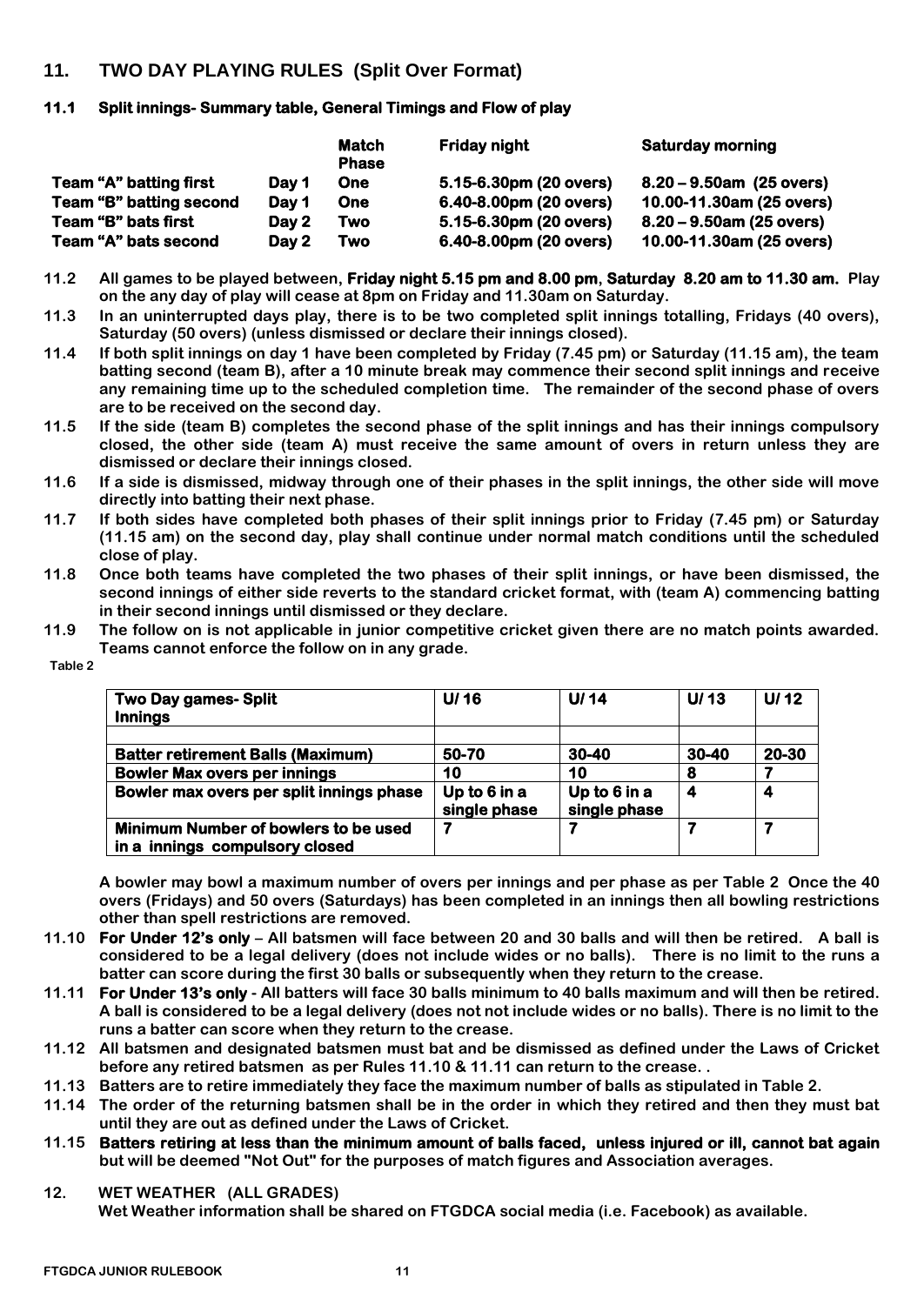# **ONE DAY GAMES (Wet Weather)**

- **12.1 If more than15 minutes is lost from the side batting first then they are still entitled to their full innings of 20 overs (Fridays) or 25 overs (Saturdays), unless previously dismissed. There shall then be a 10 minute change of innings. Play will then continue until (Friday) 8.00 pm or (Saturday) 11.30 am. If no result achieved by (Friday 8.00 pm) or (Saturday 11.30 am) the game shall be drawn.**
- **12.2 If more than 15 minutes is lost from the team batting second, the game shall continue until (Saturday) 11.30 am or (Friday) 8.00 pm. If no result is achieved by (Sat) 11.30 am or (Fri) 8.00 pm the game shall be drawn.**
- **12.3 If less than 15 minutes is lost from the side batting first then they will be compulsory closed at (Sat) 9.55 am or (Fri) 6.25 pm (unless previously dismissed). The side batting second will then received the same amount of overs (unless previously dismissed).**

### **TWO DAY GAMES (Wet Weather)**

- **13.1 A match may be abandoned on the first day by mutual agreement of both coaches and a one day game played on the second week.**
- **13.2 If more than 60 minutes (Fridays) or 90 minutes (Saturdays) are lost on the first day, play shall be abandoned and a one day match played on the second week.**
- **13.3 If the match reverts to a one day game, then all previous coin tosses, batting and bowling will be considered void.**
- **13.4 (Deleted 2019)**
- **13.5 If the same amount of overs cannot be bowled to the team batting second in the second phase (team A) then the match shall be a draw.**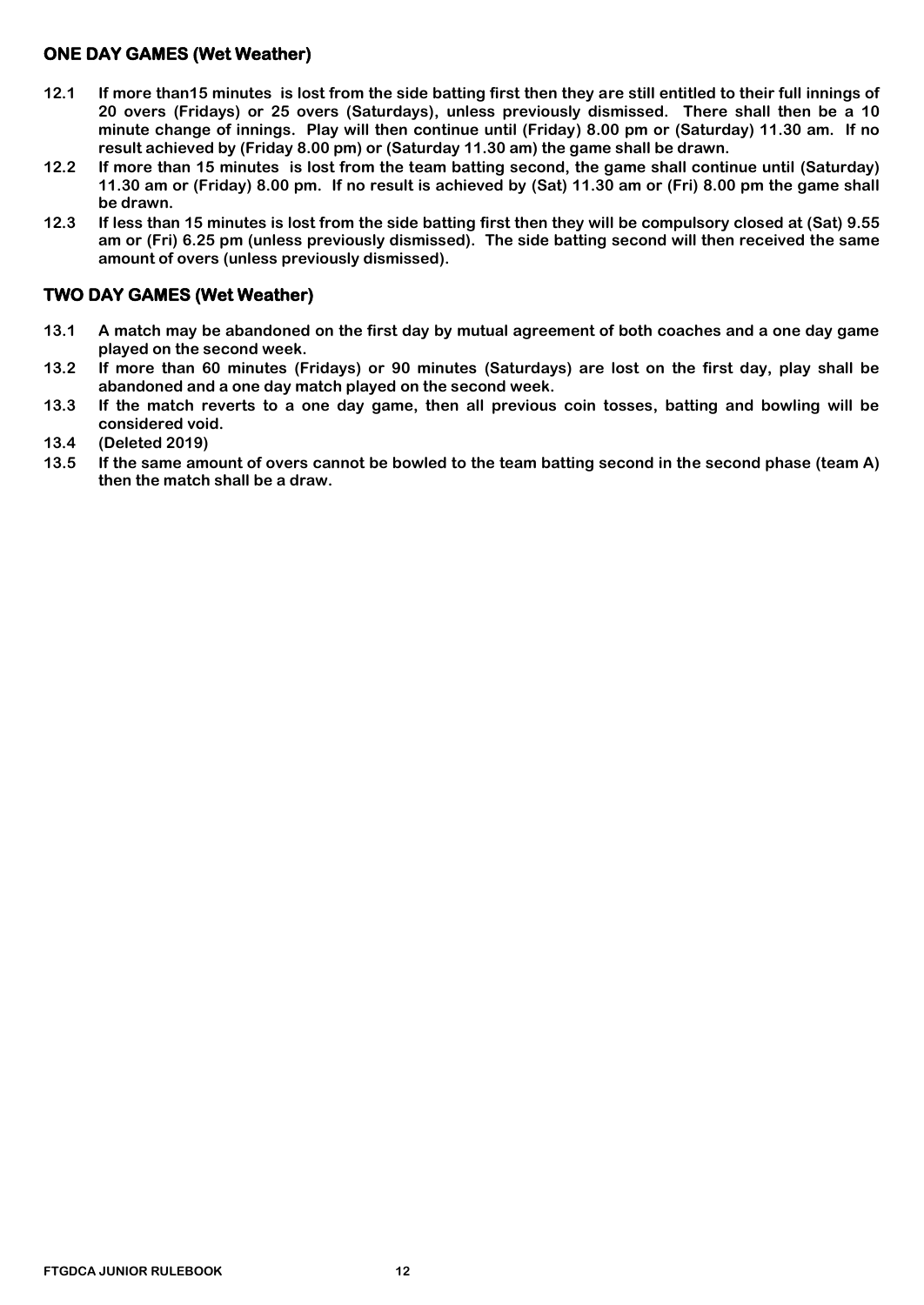### <span id="page-12-0"></span>**14. SEMI FINALS**

- **14.1 Semi finals shall be played between the first and fourth, and second and third sides at the completion of the home and away matches.**
- **14.2 Semi-finals shall be played under normal two day match rules. For Friday night competition(s) over Thursday and Friday night or Friday and Friday night if the draw permits. Saturday morning competition(s) over Saturday and Sunday.**

**The match must be played until both sides have completed their normal allotment of overs for a two day match (applicable for age group)**.

**The toss of the coin signifies the start of the match and play will commence at the discretion of the official umpire. At no time will the match be shortened to a one day game. Should there be no result or a tie, the team finishing higher on the ladder will progress to the Grand Final.**

- **14.3 Teams finishing higher on the ladder shall host the Semi Final providing their ground is deemed suitable by the Junior Executive. If unfit, the Junior Executive will nominate a suitable substitute ground. The team finishing higher on the ladder will provide stumps, bails, chalk and boundary markers. Both teams to supply their own drinks.**
- **14.4 Only the 12th man or player, if there is no 12th man, is allowed on the field to provide drinks to players in all grades. The coach only is permitted onto the ground to talk to his players at drinks breaks providing it does not hold up play in any way. Coaching is permitted from the sidelines in all grades up to and including U/14 for direction as long as the coach does not stop play. Coaching is permitted from the sidelines between overs in all U16 grades for direction so long as the coach does not stop play. This includes junior finals with or without neutral umpires. Breaches will incur a \$25 fine.**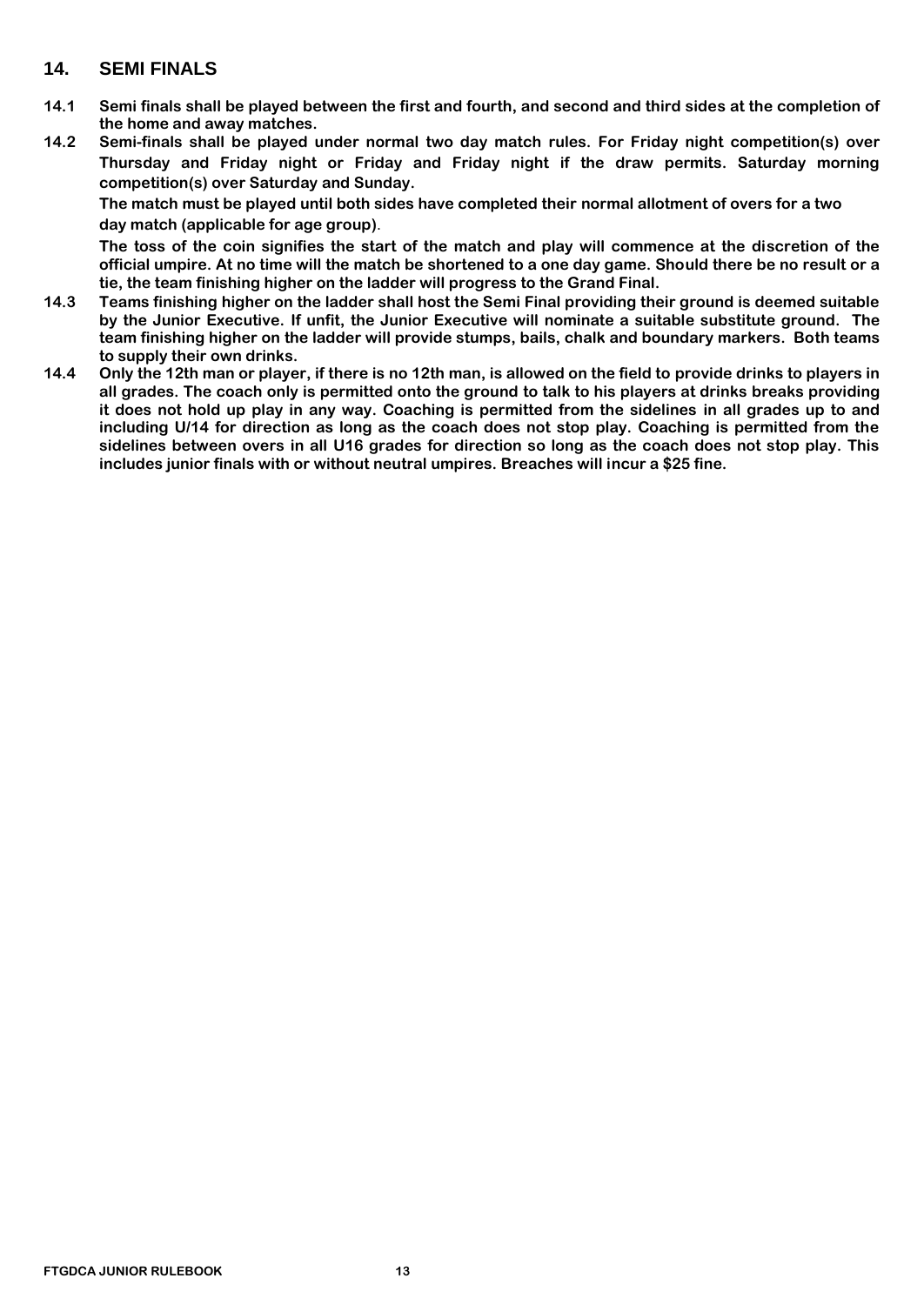## <span id="page-13-0"></span>**15. GRAND FINALS**

- **15.1 The Grand Final shall be played by the winners of the semi finals under normal two day match rules. For Friday night competition(s) over Thursday and Friday night, or Friday and Friday night if the draw permits. Saturday morning competition(s) over Saturday and Sunday. The match must be played until both sides have completed their normal allotment of overs for a two day match (applicable for age group). The toss of the coin signifies the start of the match and play will commence at the discretion of the official umpire. The match can only be shortened to a one day game at the discretion of the junior executive. For Under 12's, Under 13's, Under 14s and Under 16s, where the draw permits as determined by the Junior Executive at the commencement of the season, a reserve day the week following the Grand Final will be allocated for Grand Finals that, owing to weather and other unforeseen conditions, have not been able to be completed on the allocated days. The determination as to whether to continue play on the reserve day is at the discretion of the FTGDCA executive**.
- **15.2 The team finishing higher on the ladder shall host the Grand Final, providing their ground is deemed suitable by the Junior Executive. If unsuitable, the Junior Executive will nominate a suitable substitute ground.**
- **15.3 The team finishing higher on the ladder will provide stumps, bails, chalk, boundary markers and drinks.**
- **15.4 Only the 12th man is allowed on the field to provide drinks for players (coaches/team managers prohibited as per Laws of Cricket). Breaches of this rule will incur \$25 fine.**
- **15.5 Deleted.**
- **15.6 Should there be no result or washout, the team finishing higher on the ladder at the end of the home and away season shall be declared the premier team for that season. In the event of a tie, both teams shall be awarded a joint premiership.**

### <span id="page-13-1"></span>**16. FINALS QUALIFICATIONS**

- **16.1 A player must play a minimum of 3 matches with that club and must play 3 matches in that age group to be eligible to play in finals. If a player has played 3 matches in an age group having been granted a permit to do so, a permit must still be applied for to play in finals.**
- **16.2 Where a club has two sides in the same age group eg, U/16 (1) and U/16 (2), no section 1 player who has played more than 4 games will be eligible for section 2 finals UNLESS both section 1 and section 2 are in the finals. Any player in the section 2 semi final will be eligible to play in the Grand Final, even if the higher section 1 team loses the semi final.**
- **16.3 Deleted (2018)**
- **16.4 Deleted (2018)**
- **16.5 Where a club has an Under 14/1s (1) or Under 16/1s (1) team playing a final, and has an Under 14 (2) or Under 16 (2) team that is not playing a final, a section (2) player may play in the section (1) final in the following circumstances:**

**If the section (1) team has less than 11 registered players, the section (2) player may play an unrestricted role for the section (1) team.**

**If the section (1) team has 11 or more registered players, but less than 11 players are available, the club may apply for an extraordinary circumstances permit on the basis of player unavailability. As per 16.8, poor planning, player disinterest or holidays are not considered to be extraordinary circumstances.**

**It is not a requirement to submit player performances in these circumstances – given that the player is in the same age group but were selected in a team playing in a lower grade, they may play an unrestricted role for the section (1) team if the permit is granted.**

**If the section (1) team has 11 or 12 registered players available, a section (2) player may play as the 12th or 13th man, but is only permitted to field. Only registered players of the section (1) team are permitted to bat and bowl where they have at least 11 players available.**

**Where a club has two teams in one section, and only one of those teams qualifies for finals, the club can only select a player from the non competing team if they have 10 or less registered players available. In these circumstances a section 16.8 permit must be applied for. If they have 11 or more registered players available, a player form the non competing team may fill in as a fieldsman only.**

- **16.6 If the U/14 or U/16 team has 11 or less registered players that have played for that team over the course of the season, then all players who have qualified can play in an unrestricted role in the finals. If the U/14 or U/16 team has 11 or less registered players, and no Under 12 or Under 13 players are qualified to play finals pursuant to 16.1, they may apply for an Extraordinary Circumstances permit for a player pursuant to 16.8.**
- **16.7 If the U/14 or U/16 team has 12 or more registered players that have played for that team over the course of the season, any U/12 or U/13 players who also have played more than 3 games are only able to participate in the team as a designated batter or Bowler.**
- **16.8 Extraordinary Circumstances permit: An extraordinary circumstances permit to play in a final must be sought by a club in circumstances where a team wishes to select a player that does not meet the qualification criteria of 16.1, the team requirements of 16.5 and 16.6, or the age criteria of 3.18.**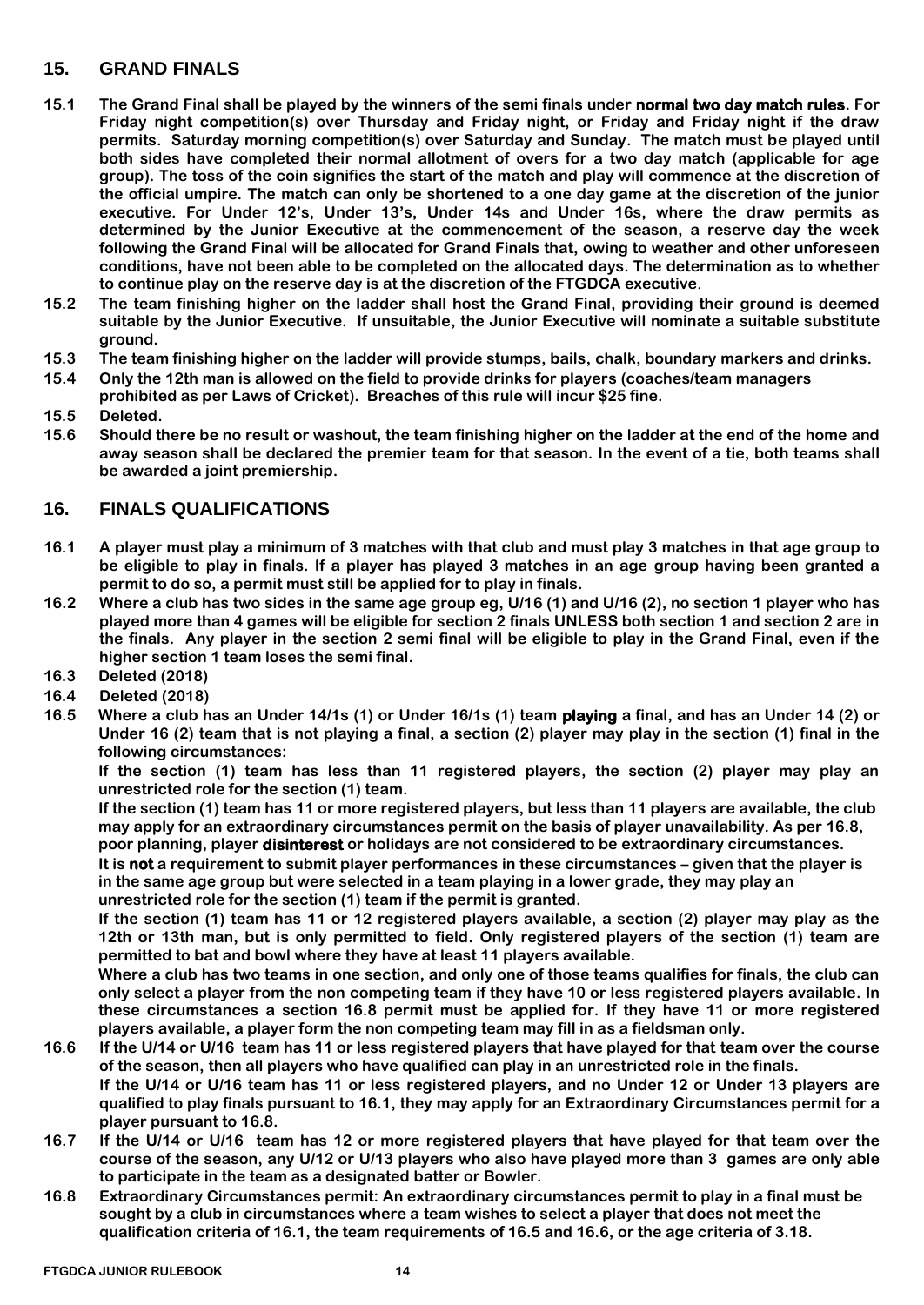**This permit must be applied for to the Junior Executive, by 9 pm on the day prior to the final commencing.** 

**In the event the permit is sought in circumstances where a team has less than 11 registered players but no qualified under 12's or 13's, the application for a permit must nominate three players, in order of preference, and include those players statistics in all grades/levels of cricket they have played that season.**

**This application must demonstrate reasonable and just cause for such a permit. Poor Planning, Player disinterest and Holidays are not examples of reasonable and just cause.**

**The Junior Executive reserves the right to refuse a permit for a player who is not qualified pursuant to 16.1 and whose outstanding performance over the course of the season may be seen to be providing an unfair advantage to that team.**

**16.9 In the event that circumstances arise outside the provisions of this section, the Junior Executive has an overriding discretion to make a determination as to the eligibility of a player to represent a team in a Final. In such circumstances, the Junior Executive will provide written reasons to both competing clubs outlining the reasons for its determination.**